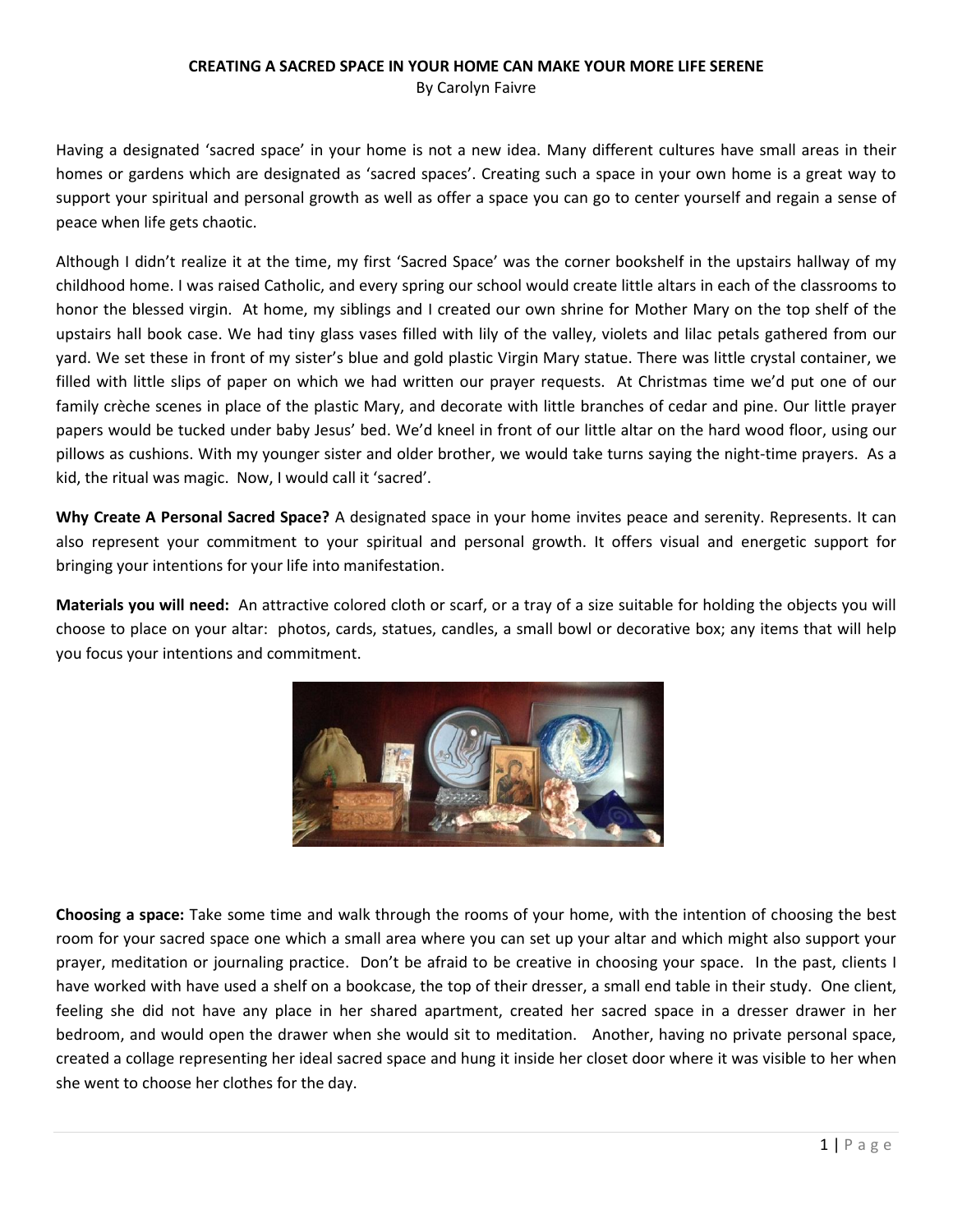Another client set up her sacred space on the window ledge over her kitchen sink. In her life an area of family conflict had been that no one ever washed up the dishes except her. She relayed that even though it wasn't a totally private space, having on the window sill above the sink, really shifted her negative feelings about 'kitchen work' to more positive and grateful feelings. She also said that as she kept a symbol for each person she felt was supporting her life changes and this helped her remember to mentally thank them every day; she would have a mental conversation with them while doing the dishes.

**Cleansing your chosen space:** Once you have chosen your space, clean the area. Cleaning has two forms. The first is to literally make sure this area is clean of dirt, dust and clutter. This need not apply to the entire room, just to the area you will declare as your sacred space. The second kind of cleaning is a cleaning of the energy/feeling of the space. You are literally going to 'clear the air' of the space. There are several ways to do this kind of clearing suggested below, though these are certainly not the only methods of air clearing. You might also use aromatherapy oils, candles, water or crystals. Here are the two methods I use most frequently; SMUDGING and SALT CLEARING.



**SMUDGING** is the method for clearing a space which I use most frequently. I

use either mountain or white sage, cedar or sweet grass. This is a practice taught to me by one of my shamanic teachers. I pass on the instructions as they were taught to me. You can also learn more about this cleansing practice by checking out either of these links:

<http://www.snowwowl.com/nainfosmudging.htm> or [http://www.asunam.com/smudge\\_ceremony.html](http://www.asunam.com/smudge_ceremony.html)

- 1. Select a clay bowl, shell or natural burn-proof object, shaped in such a way that it can hold small pieces of sage or herbs, to use as a receptacle. This object should be used only for smudging. This object should be able to handle a small amount of heat.
- 2. Bring your attention to the intention of cleansing your sacred space. Give gratitude for the gifts of the smudging herbs as well as the gift of this cleansing ceremony. Take a small amount of herb (a couple of 1 inch pieces of white sage are ample for smudging a small room) If you have purchased a sage wand, I do not recommend lighting the wand, but rather taking small pieces of the sage from the wand, as it can be difficult to extinguish the wand once lit. Put the pieces in your bowl.
- 3. As you light the sage, state your request for the cleaning of the space. The sage should burn briefly and then the flame should go out and the sage will smoke slightly. Holding the bowl in one hand, with your free hand First wash the smoke over your body with your free hand. Move the bowl in the four directions (east, south, north and west), the celestial above and the earth at your feet. If the sage is still smoking, set it in the center of your sacred space until it extinguishes on its' own. If the sage smoke becomes too strong for you, you can extinguish the smoke by moving the pieces of sage apart, or by gently breaking off the smoking part of the leaf.
- 4. Express your gratitude for the herb for this gift of cleansing as you gently wash each object in smoke as you place it on your 'altar'.